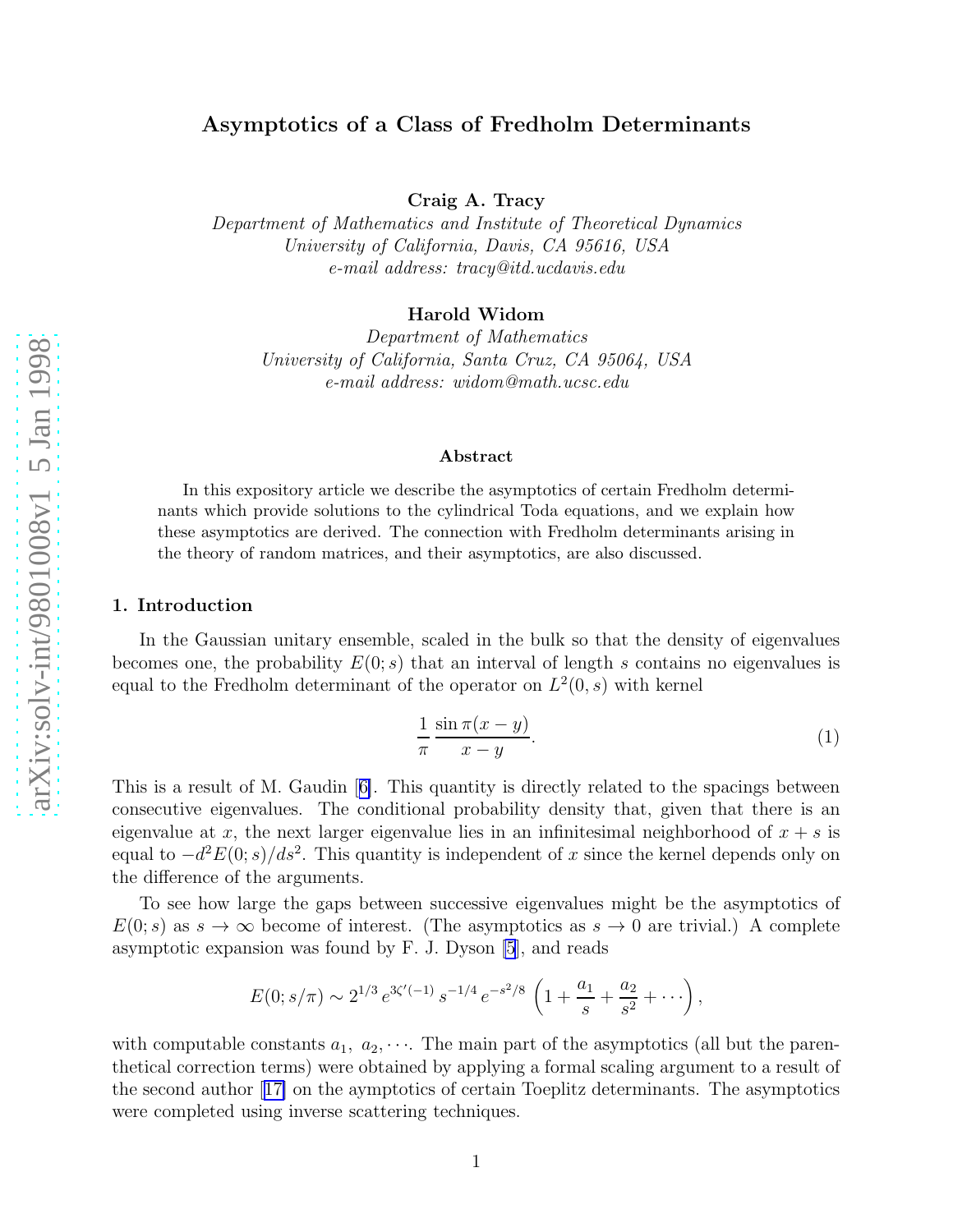<span id="page-1-0"></span>The derivation described above was not rigorous. The first rigorous result of this type is alsodue to the second author [[18, 19](#page-7-0)] and was that  $E(0; s) = e^{-s^2/8 + o(s)}$ . More exactly,

$$
\frac{d}{ds}\log E(0; s) = -\frac{s}{4} + o(1).
$$

This was subsequently extended to a complete asymptotic expansion by Deift, Its and Zhou [\[4](#page-6-0)]. Thus all of the Dyson expansion has now been proved, except for the constant factor.

Incidentally this constant is expressible in terms of the Barnes G-function [\[1](#page-6-0)], which will also arise below. This is an entire function satisfying  $G(1) = 1$  and the functional equation

$$
G(z+1) = \Gamma(z) G(z).
$$

It turns out that

$$
G(\frac{1}{2})^2 = 2^{1/12} \pi^{-1/2} e^{3\zeta'(-1)}.
$$

The kernel([1\)](#page-0-0) arising in the Gaussian unitary ensemble has the form

$$
\frac{\varphi(x)\,\psi(y)-\psi(x)\,\varphi(y)}{x-y},\tag{2}
$$

with  $\varphi = \sin \pi x / \sqrt{\pi}$  and  $\psi(x) = \cos \pi x / \sqrt{\pi}$ . Many other kernels of this same form arise in random matrix theory and for some there are (heuristically derived) asymptotic expansions analogous to the Dyson expansion[[12, 13](#page-7-0)]. One of the interesting things about the function  $E(0; s)$  is that it is expressible in terms of a Painlevé transcendent, more precisely  $P_V$  [[8\]](#page-6-0). It was shown by the authors [\[12, 13](#page-7-0), [14\]](#page-7-0) that analogous quantities arising in several other matrix ensembles are also expressible in terms of Painlevé functions. All the kernels had the same general form (2), and this fact was crucial for the argument.

The first connection between Fredholm determinants and a Painlevé function was established in a paper of B. M. McCoy, T. T. Wu and the first author [\[10\]](#page-6-0). The function is the solution to the cylindrical sinh-Gordon equation (reducible to a special case of the  $P_{III}$ equation)

$$
q''(t) + \frac{1}{t} q'(t) = 8 \sinh 2q
$$
\n(3)

which satisfies

$$
q(t) \sim \frac{\lambda}{\sqrt{2\pi t}} e^{-4t}
$$
 as  $t \to \infty$ .

In the cited work q was shown to be expressible as a certain sum of multiple integrals. This sum is in fact equal to a combination of logarithms of Fredholm determinants of two integral operators. Soon thereafter[[11\]](#page-7-0) an integral representation was found, in terms of this same function q, for det  $(I - \lambda^2 K^2)$ , where K is the integral operator on  $L^2(0, \infty)$  with kernel

$$
\frac{e^{-t(x+x^{-1}+y+y^{-1})}}{x+y}.\tag{4}
$$

This is also of the form (2). (More precisely it can be brought to that form with the change of variable  $x \to x^{1/2}$ .) More recently [\[3,](#page-6-0) [15](#page-7-0)] it was discovered that there is a direct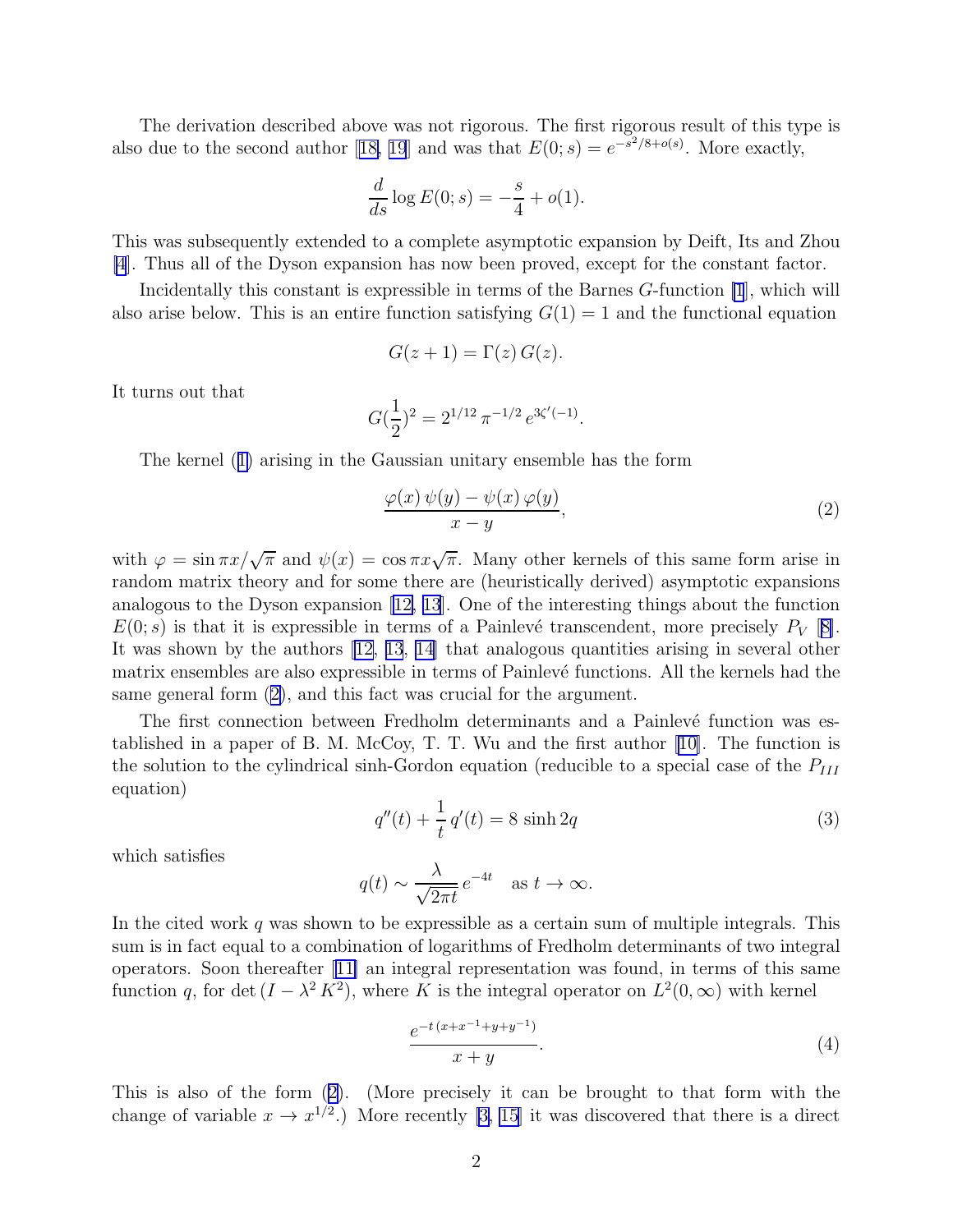<span id="page-2-0"></span>connection between this function and Fredholm determinants associated with K. This is  $q = \log \det(I + \lambda K) - \log \det(I - \lambda K)$ . (With hindsight it can be seen that this representation isequivalent to the one found in  $[10]$  $[10]$ .) It is a generalization of the kernel  $(4)$  which we shall be considering here.

The*connection problem* for equations such as ([3\)](#page-1-0) is to determine the behavior of a singular point (in this case  $t = 0$ ) if the behavior at another singular point (in this case  $t = \infty$ ) is known. This connection problem was solved in[[10\]](#page-6-0); the asymptotics will be a special case of those we shall describe below. The Dyson expansion, of course, solves the connection problem for another Painlevé function.

We shall describe here the results and methods of [\[16\]](#page-7-0) which give the asymptotics of the Fredholm determinants of a class of kernels containing the above  $K$  as a special case. These determinants provide solutions to the cylindrical Toda equations

$$
q_k''(t) + \frac{1}{t} q_k'(t) = 4 \left( e^{q_k - q_{k-1}} - e^{q_{k+1} - q_k} \right), \qquad k \in \mathbf{Z}.
$$
 (5)

If we have a solution q of [\(3](#page-1-0)) then  $q_k = (-1)^k q$  is a solution to (5) which is 2-periodic in the sense that  $q_{k+2} = q_k$  for all k. Conversely any 2-periodic solution of (5) gives the solutions  $q = (q_k - q_{k-1})/2$  of [\(3\)](#page-1-0).

We introduce a class of *n*-periodic solutions to the Toda equations generalizing the solution stated above for the sinh-Gordon equation. Define a family of kernels indexed by  $k \in \mathbb{Z}$ by the formulas

$$
K_k(x,y) = \sum_{\substack{\omega^n=1\\ \omega \neq 1}} c_{\omega} \omega^k \frac{e^{-t[(1-\omega)x + (1-\omega^{-1})x^{-1}]} - \omega x + y}{-\omega x + y}.
$$

This is clearly *n*-periodic in  $k$ , and it was shown in [\[20](#page-7-0)] that

$$
q_k = \log \det(I - K_k) - \log \det(I - K_{k-1})
$$
\n(6)

provides a solution to (5). In the special case  $n = 2$  there is a single coefficient and we recover the solution to [\(3](#page-1-0)) described above. (The exponential factors in the kernels are different, but the determinants are easily shown to be the same.)

It is the asymptotics as  $t \to 0$  of these determinants  $\det(I - K_k)$  which we shall discuss, and of course this will give the asymptotics of the solution  $q_k$ . The asymptotics take the form

$$
\det(I - K_k) \sim b t^a, \qquad (t \to 0),
$$

where the constants a and b are determined by k and the coefficients  $c_{\omega}$ . (We give the formulas for them and state our precise assumptions below.)

Asymptotic formulas of this type in the  $n = 2$  case for  $\det(I - K^2)$  were obtained earlier. Theconstant  $a$  was determined in [\[7](#page-6-0)] and  $b$  in [[2\]](#page-6-0). In fact these were obtained for a more generalclass of kernels, where  $K^2$  is replaced by  $KK<sup>t</sup>$  and K now denotes the kernel ([4](#page-1-0)) multiplied by a factor  $(x/y)^\theta$ . As was already mentioned, the asymptotics of q for the  $n = 2$  $n = 2$  $n = 2$  case were found in [\[10\]](#page-6-0); in [[9\]](#page-6-0) a method was described to find connection formulas for solutions of a class of equations including some of the  $n = 3$  cases of (5).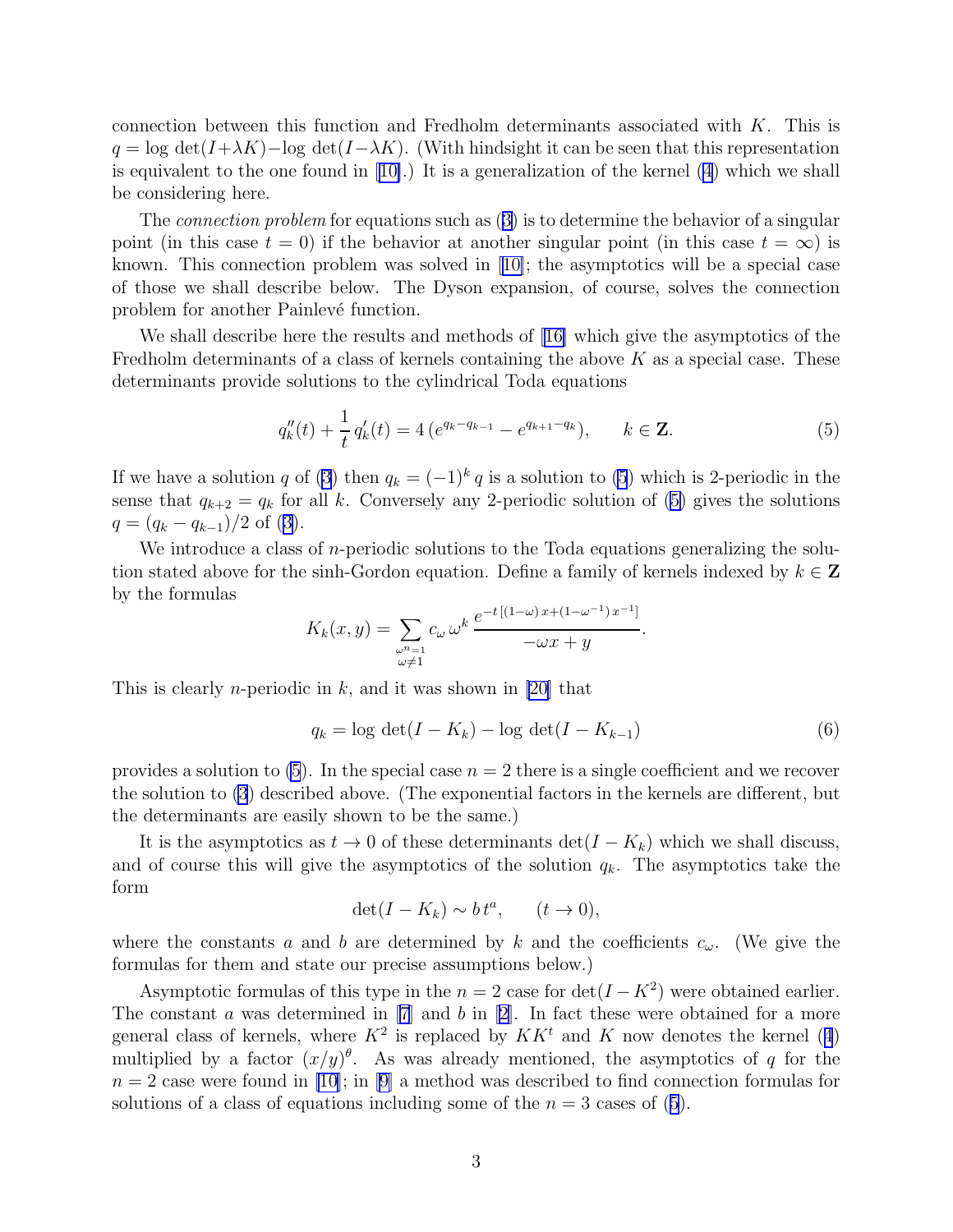### <span id="page-3-0"></span>2. Statement of the results

Since  $K_k$  is obtained from  $K_0$  by multiplying the coefficients  $c_\omega$  by  $\omega^k$  we may as well assume that  $k = 0$ . We do this and write K instead of  $K_0$ . It is also convenient to change the constant  $b$  so that the asymptotic formula reads

$$
\det(I - K) \sim b\left(\frac{t}{n}\right)^a, \qquad (t \to 0).
$$

The constants a and b are expressed in terms of certain zeros  $\alpha_1, \dots, \alpha_n$  of the function

$$
\sin \pi s - \pi \sum c_{\omega} (-\omega)^{s-1}.
$$

(The exponential is determined by taking  $|\arg(-\omega)| < \pi$ .) The formulas are

$$
a = \frac{1}{n} \sum_{i=1}^{n} \alpha_i^2 - \frac{(n+1)(2n+1)}{6},
$$

$$
b = \frac{\prod_{|j| < n} G(\frac{j}{n} + 1)^{n-|j|}}{\prod_{i,j=1}^{n} G(\frac{\alpha_i - \alpha_j}{n} + 1)}.
$$

Here G is the Barnes G-function mentioned earlier.

To explain which zeros the  $\alpha_i$  are, and the assumptions under which this has been proved, we introduce a parameter  $\lambda$  and the function

$$
\sin \pi s - \lambda \pi \sum c_{\omega} \left( -\omega \right)^{s-1}.
$$
\n(7)

Denote the zeros of this function by  $\alpha_i(\lambda)$   $(i \in \mathbf{Z})$ , where  $\alpha_i(0) = i$ . Then we take  $\alpha_i = \alpha_i(1)$ for  $i = 1, \dots, n$ . Observe that the  $\alpha_i(\lambda)$  are analytic functions of  $\lambda$  away from those values for which the function has multiple zeros, and we choose a path in C from  $\lambda = 0$  to  $\lambda = 1$ which avoids all such values. Our basic assumption is that there is a path in C from  $\lambda = 0$ to  $\lambda = 1$  such that everywhere on the path

$$
\Re \alpha_i(\lambda) < \Re \alpha_{i+1}(\lambda), \quad |\Re \alpha_i(\lambda) - i| < 1.
$$

(We believe that the second condition is redundant.)

From these formulas we can compute the asymptotics of our solutions([6\)](#page-2-0) of([5\)](#page-2-0). They are given by

$$
q_k(t) = A \log\left(\frac{t}{n}\right) + \log B + o(1),
$$

where for  $k = 1, \dots, n$  the constants A and B are given by

$$
A = 2(\alpha_k - k), \quad B = \prod_{1 \le j < k} \frac{\Gamma(\frac{\alpha_j - \alpha_k}{n} + 1)}{\Gamma(\frac{\alpha_k - \alpha_j}{n})} \prod_{k < j \le n} \frac{\Gamma(\frac{\alpha_j - \alpha_k}{n})}{\Gamma(\frac{\alpha_k - \alpha_j}{n} + 1)},
$$

and for other values of k are given by periodicity.

In the special case  $n = 2$  this gives the asymptotics for  $\det(I \pm \lambda K)$ , with K given by ([4](#page-1-0)),and for the corresponding solutions of ([3\)](#page-1-0) for all  $\lambda$  except real  $\lambda$  satisfying  $|\lambda| \geq 1$ . Consequently in this case at least the range of validity is the right one since the asymptotics are quite different for these  $\lambda$  [\[10\]](#page-6-0).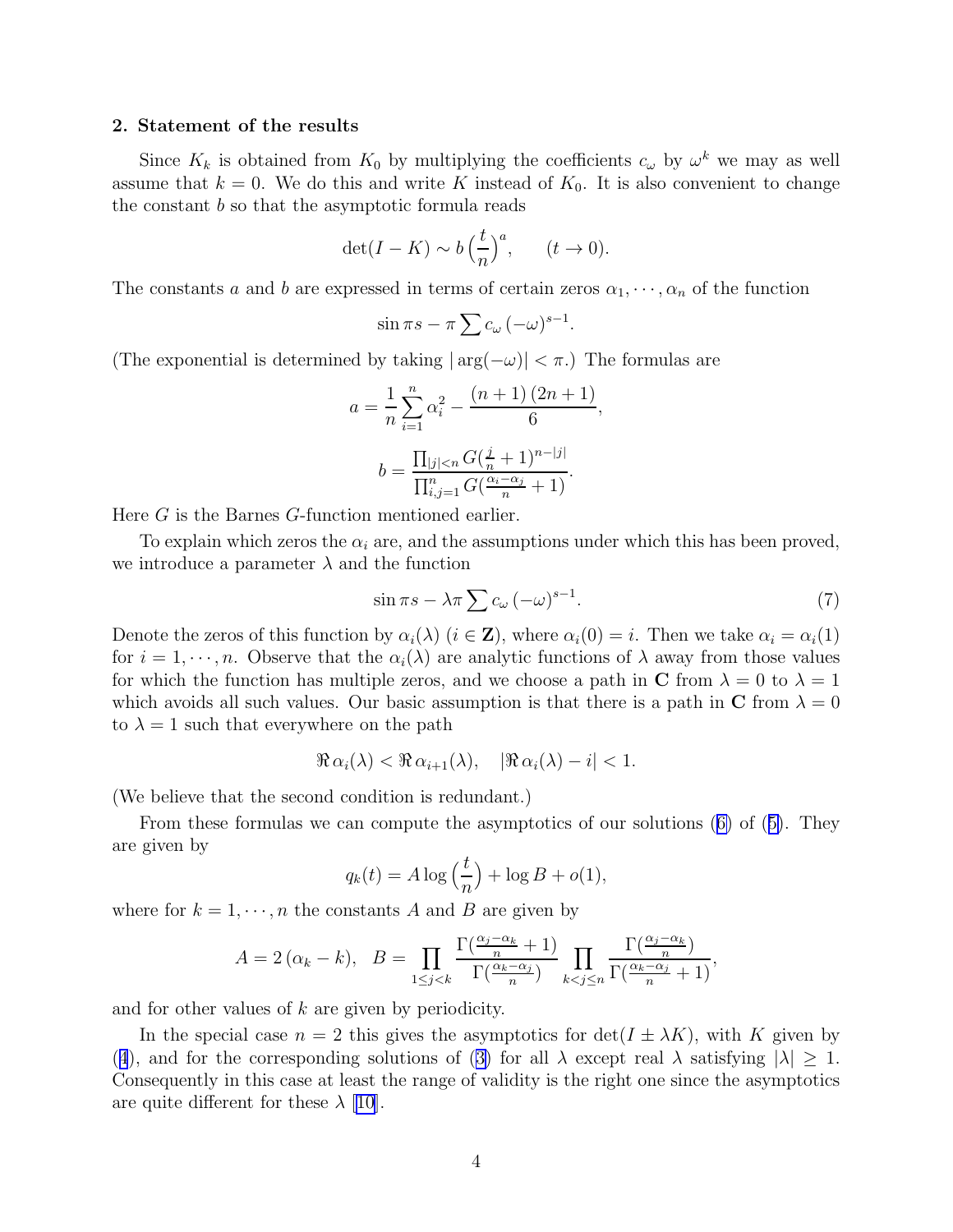# 3. Outline of the derivation

If  $R_{\lambda}$  denotes the resolvent kernel of K, the kernel of  $K (I - \lambda K)^{-1}$ , then

$$
\frac{d}{d\lambda}\log\det(I-\lambda K) = -\text{tr }R_{\lambda}.
$$

Hence

$$
\log \det(I - K) = -\int_0^1 \operatorname{tr} R_\lambda \, d\lambda = -\int_0^1 d\lambda \int_0^\infty R_\lambda(x, x) \, dx,
$$

where the path of integration can be taken to be that in our basic assumption. Now our kernel is given by

$$
K(x,y) = \sum c_{\omega} \frac{e^{-t[(1-\omega)x + (1-\omega^{-1})x^{-1}]} - \omega x + y}{-\omega x + y},
$$

and we are looking for the asymptotics as  $t \to 0$ . Observe that as  $t \to 0$ ,

$$
e^{-t(1-\omega^{-1})x^{-1}} \to 1
$$
 uniformly for  $x \ge 1$ ,  $e^{-t(1-\omega)x} \to 1$  uniformly for  $x \le 1$ .

Therefore if we define kernels  $K^{\pm}(x, y)$ , still acting on  $L^2(0, \infty)$ , by

$$
K^{+}(x, y) = \sum c_{\omega} \frac{e^{-t(1-\omega)x}}{-\omega x + y}, \quad K^{-}(x, y) = \sum c_{\omega} \frac{e^{-t(1-\omega^{-1})x^{-1}}}{-\omega x + y},
$$

with corresponding resolvent kernels  $R^{\pm}_{\lambda}$  $\frac{1}{\lambda}(x, y)$  then we might hope that  $R_{\lambda}(x, x)$  is close to  $R^+_{\lambda}(x, x)$  when  $x \geq 1$  and close to  $R^-_{\lambda}(x, x)$  when  $x \leq 1$ . This is true, and using operator techniques it can be shown that

$$
\int_0^\infty R_\lambda(x, x) \, dx = \int_1^\infty R_\lambda^+(x, x) \, dx + \int_0^1 R_\lambda^-(x, x) \, dx + o(1)
$$

as  $t \to 0$ , uniformly in  $\lambda$ . This is heart of the argument. Once we have this approximation then everything is plain sailing, since the operators  $K^{\pm}$  can be transformed into Wiener-Hopf operators, and so there are exact integral representations for their resolvent kernels.

To describe this transformation on  $K^+$ , say, we observe that we may take  $t = 1$  since the variable change  $x \to x/t$  replaces  $K^+$  by the same kernel with  $t = 1$ . Assuming this to be the case we make the further assumption that each  $\Re \omega < 0$ . The reason we can make this assumption is that in the present discussion the  $\omega$  may be arbitrary complex numbers except for nonnegative real numbers (when the kernels cease to represent trace class operators) and that in the end everything will depend analytically on these  $\omega$ . So that the formula for the resolvent derived with the restriction holds generally.

Let us define

$$
A(x, u) = \sum c_{\omega} e^{-(1-\omega)x} e^{\omega x u}, \quad B(u, x) = e^{-xu}.
$$

These are both kernels of bounded operators from  $L^2(0,\infty)$  to  $L^2(0,\infty)$  (here is where we use  $\Re \omega < 0$  and

$$
K^+(x,y) = \int_0^\infty A(x,u) B(u,y) du,
$$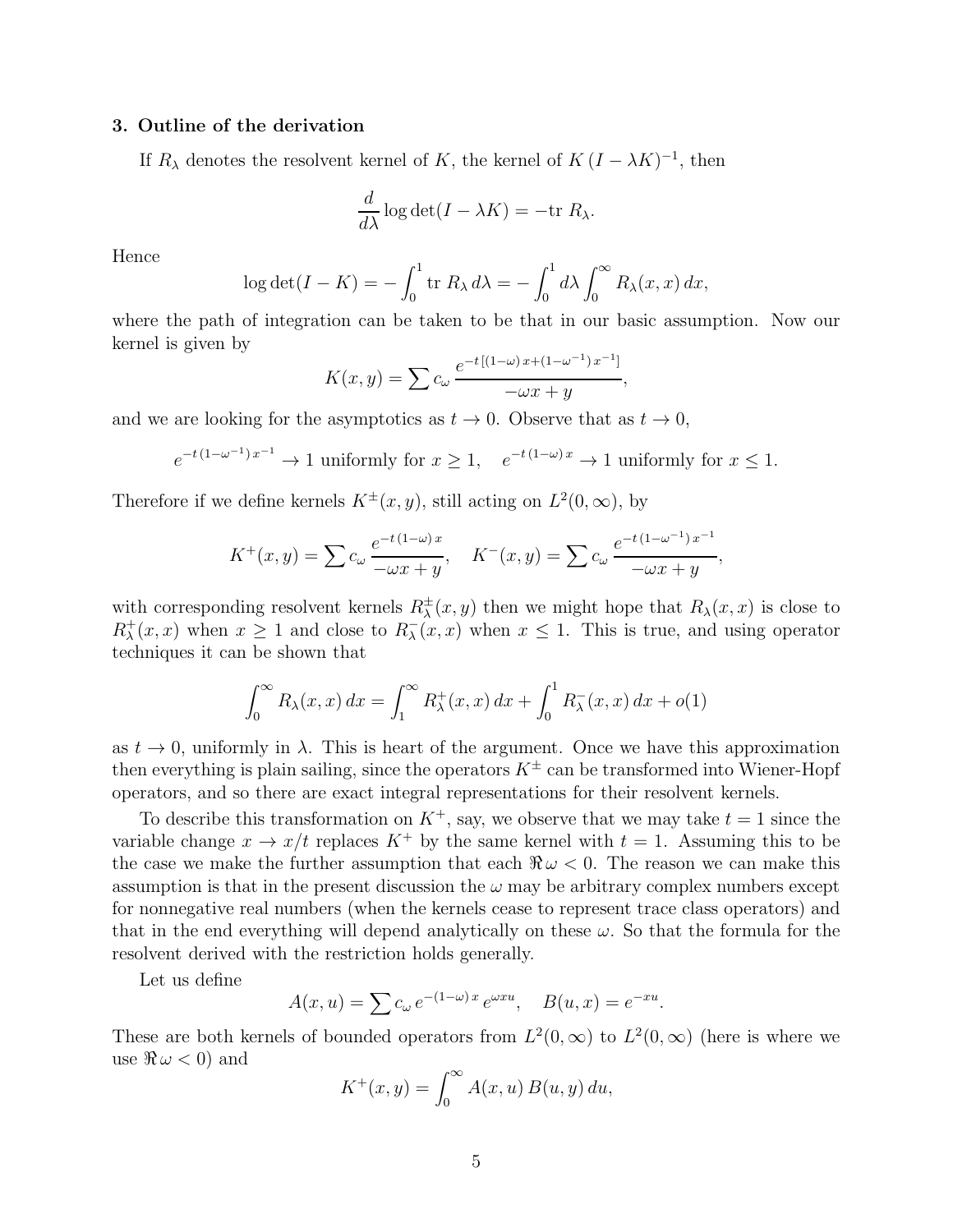<span id="page-5-0"></span>and so  $K^+ = AB$ . Hence (our assumption guarantees that  $I - \lambda K^+$  is invertible)

$$
R_{\lambda}^{+} = AB(I - \lambda AB)^{-1} = A(I - \lambda BA)^{-1}B.
$$

Therefore  $R_{\lambda}$  is known once  $(I - \lambda BA)^{-1}$  is. But the operator  $BA$  on  $L^2(0, \infty)$  has kernel

$$
BA(u, v) = \sum \frac{c_{\omega}}{(u+1) - \omega (v+1)},
$$

and under the change of variable  $u \to e^{\xi} - 1$ ,  $v \to e^{\eta} - 1$  the operator is transformed into the operator, also on  $L^2(0,\infty)$ , with kernel

$$
\sum \frac{c_{\omega}}{e^{(\xi-\eta)/2} - \omega e^{-(\xi-\eta)/2}}.
$$

This is a Wiener-Hopf operator (its kernel is a function of the difference of the arguments) and so its resolvent is expressible in terms of a factorization of its symbol, 1 minus  $\lambda$  times the Fourier transform of the function

$$
\sum \frac{c_{\omega}}{e^{\xi/2} - \omega e^{-\xi/2}}.
$$

After a change of variable the Fourier transform becomes a Mellin transform and the symbol becomes

$$
1 - \frac{\lambda \pi}{\sin \pi s} \sum c_{\omega} (-\omega)^{s-1}.
$$

This is how the function [\(7](#page-3-0)) arises and why everything is expressed in terms of it.

The symbol is factored into products and quotients of Γ-functions whose arguments involve the zeros  $\alpha_i(\lambda)$ . To see how the Barnes function appears consider an integral of the form

$$
\int_{\frac{1}{2}-i\infty}^{\frac{1}{2}+i\infty} \frac{\Gamma'\left(\frac{s}{n}+\beta\right)}{\Gamma\left(\frac{s}{n}+\beta\right)} f(s) \, ds,\tag{8}
$$

where f has period n. (Integrals like this which involve the  $\alpha_i$  arise in the computation of the constant b.) To evaluate this we integrate

$$
\frac{G'(\frac{s}{n}+\beta)}{G(\frac{s}{n}+\beta)} f(s)
$$

over the infinite rectangle with vertices  $\frac{1}{2} \pm i\infty$  and  $n + \frac{1}{2} \pm i\infty$ . This is equal to (8) by the periodicity of  $f$  and the fact that

$$
\frac{G'\left(\frac{s+n}{n} + \beta\right)}{G\left(\frac{s+n}{n} + \beta\right)} - \frac{G'\left(\frac{s}{n} + \beta\right)}{G\left(\frac{s}{n} + \beta\right)} = \frac{\Gamma'\left(\frac{s}{n} + \beta\right)}{\Gamma\left(\frac{s}{n} + \beta\right)}.
$$

On the other hand this is also equal to

$$
2\pi i \sum_{\alpha} \frac{G'(\frac{\alpha}{n} + \beta)}{G(\frac{\alpha}{n} + \beta)} \operatorname{res} (f, \alpha),
$$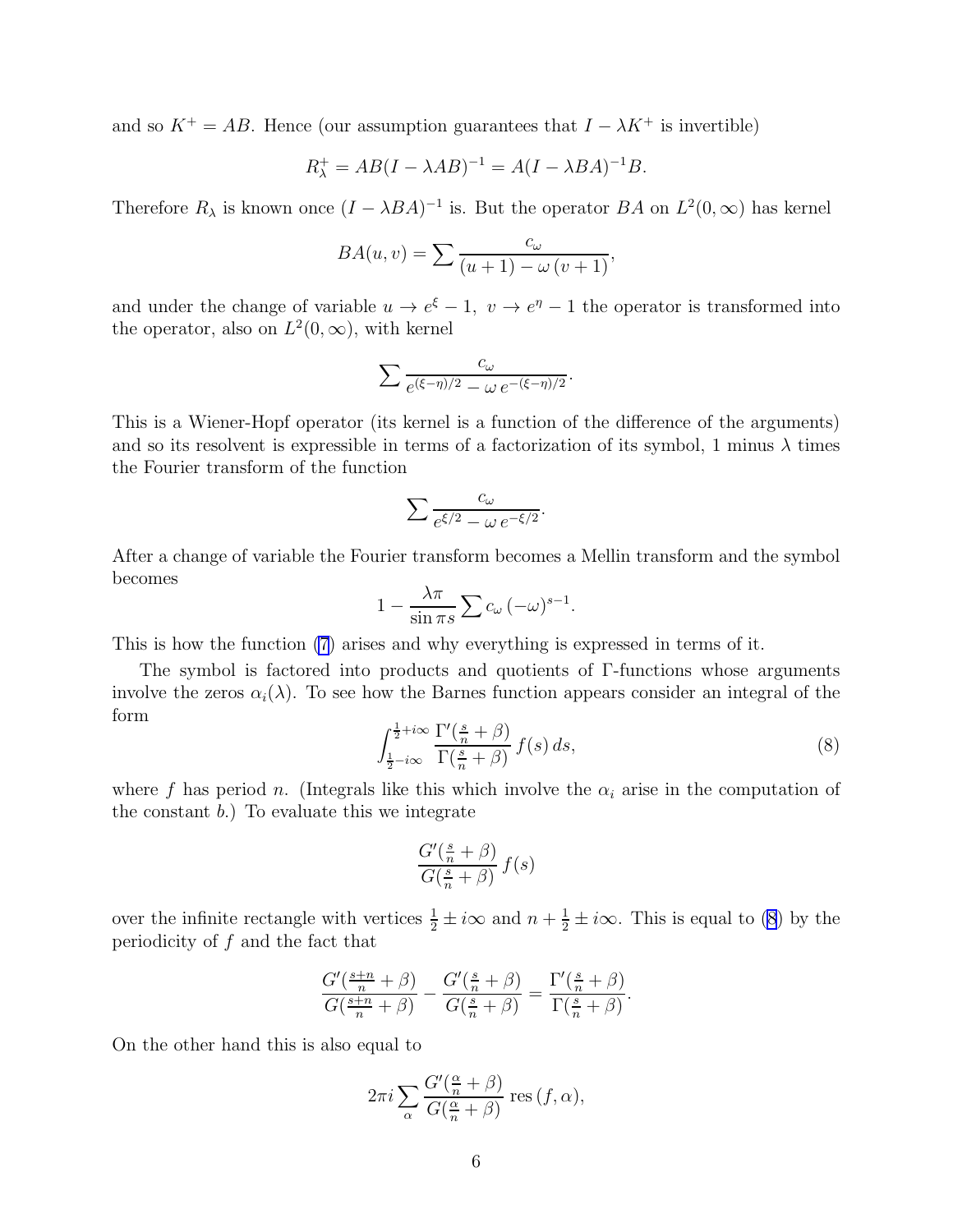<span id="page-6-0"></span>where  $\alpha$  runs over the poles of f inside the rectangle. In the integrals that arise these poles areexactly the points  $\alpha_1, \dots, \alpha_n$ , and so ([8\)](#page-5-0) is equal to

$$
2\pi i \sum_{i=1}^{n} \frac{G'(\frac{\alpha_i}{n} + \beta)}{G(\frac{\alpha_i}{n} + \beta)} \operatorname{res}(f, \alpha_i(\lambda)).
$$

### Acknowledgements

The work of the first author was supported in part by the National Science Foundation through Grant DMS–9303413, and the work of the second author was supported in part by the National Science Foundation through Grant DMS–9424292.

# References

- [1] E. W. Barnes, The theory of the G-function, Quart. J. Pure and Appl. Math. 31 (1900) 264–314.
- [2] E. L. Basor and C. A. Tracy, Asymptotics of a tau function and Toeplitz determinants with singular generating functions, Int. J. Mod. Phys.  $\mathbf{A7}$  (1992) 83–107.
- [3] D. Bernard and A. LeClair, *Differential equations for sine-Gordon correlation functions* at the free fermion point. Nucl. Phys.  $B426$  [FS] (1994) 534–558.
- [4] P. Deift, A. Its and X. Zhou, A Riemann-Hilbert approach to asymptotic problems arising in the theory of random matrix models, and also in the theory of integrable statistical mechanics, Ann. of Math. **146** (1997) 149–235.
- [5] F. J. Dyson, Fredholm determinants and inverse scattering problems, Commun. Math. Phys. 47 (1976) 171–183.
- $[6]$  M. Gaudin, *Sur la loi limite de l'espacement des valeurs propres d'une matrice aléatorie*, Nucl. Phys. 25 (1961) 447–458. [Reprinted in C. E. Porter, *Statistical Theory of Spectra:* Fluctuations, New York, Academic Press, 1965.]
- $[7]$  M. Jimbo, Monodromy problem and the boundary condition for some Painlevé equations, Publ. RIMS, Kyoto Univ. 18 (1982) 1137–1161.
- [8] M. Jimbo, T. Miwa, Y. Môri and M. Sato, *Density matrix of an impenetrable Bose gas* and the fifth Painlevé transcendent, Physica  $1D$  (1980) 80–158.
- [9] A. V. Kitaev, Method of isometric deformation for "degenerate" third Painlevé equation, J. Soviet Math. 46 (1989) 2077–2082.
- [10] B. M. McCoy, C. A. Tracy and T. T. Wu, *Painlevé functions of the third kind*, J. Math. Phys. 18 (1977) 1058–1092.